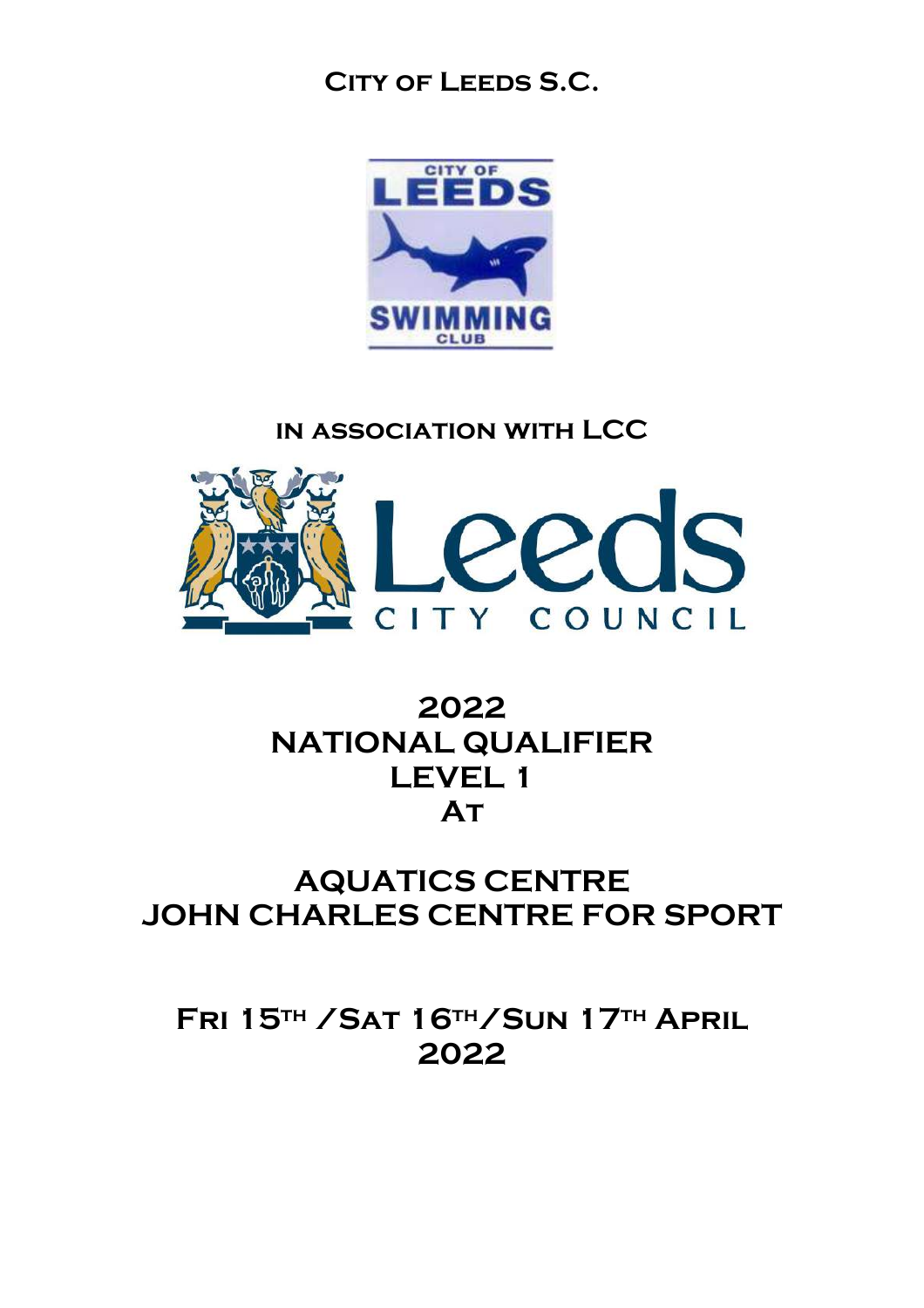| <b>DATES</b>                                  | Friday 15 <sup>th</sup> , Saturday 16 <sup>th</sup> and Sunday 17 <sup>th</sup> April 2022                                                                                                                                                                                                                        |  |  |  |
|-----------------------------------------------|-------------------------------------------------------------------------------------------------------------------------------------------------------------------------------------------------------------------------------------------------------------------------------------------------------------------|--|--|--|
| <b>VENUE</b>                                  | <b>Aquatic Centre</b><br>John Charles Centre For Sport<br><b>Middleton Grove</b><br>Leeds<br>LS115DJ                                                                                                                                                                                                              |  |  |  |
| <b>FACILITIES</b>                             | 10 lane 50m Pool, Anti-wave lane ropes and<br>Electronic timing.                                                                                                                                                                                                                                                  |  |  |  |
| <b>MEET DIRECTOR</b><br><b>POSTAL ENTRIES</b> | <b>TBC</b><br>Kevin Schofield<br>John Charles Aquatics Centre<br>Leeds<br>LS115DJ                                                                                                                                                                                                                                 |  |  |  |
| <b>SPORTSYSTEMS ENTRIES</b>                   | leedsentries@gmail.com                                                                                                                                                                                                                                                                                            |  |  |  |
| <b>AGE GROUPS</b>                             | BOYS<br>12/UN, 13, 14, 15/OV Years<br><b>GIRLS</b><br>12/UN, 13, 14, 15/OV Years                                                                                                                                                                                                                                  |  |  |  |
| <b>EVENTS</b>                                 | 50m all strokes (Open finals)<br>100m/200m all strokes & 200 IM<br>$(Finals - 12/UN, 13, 14, 15/OV)$<br>400m Freestyle & 400m IM (Open Finals)<br>Boys & Girls 800m & 1500m Freestyle (12/OV HDW)                                                                                                                 |  |  |  |
| <b>AWARDS</b>                                 | Medals for 1 <sup>st</sup> three in each age group for HDW<br>Medals for 1 <sup>st</sup> three in each final only                                                                                                                                                                                                 |  |  |  |
| <b>PURPOSE OF THE MEET</b>                    | To enable athletes to achieve qualifying times suitable<br>for entry into National, Regional and County<br>Championships                                                                                                                                                                                          |  |  |  |
| <b>FEES</b>                                   | £7.50 per event (SportSystem entry files, Via email)<br>£8.50 per event (individual postal entries and<br>individual emailed entries, Cheques payable to<br>"City of Leeds Swimming Club")<br>Coaches passes for the weekend are £20 (Includes a<br>Programme, start sheets as well as Lunch and<br>refreshments) |  |  |  |

## **CLOSING DATE FRIDAY 25 th FEBRUARY 2022**

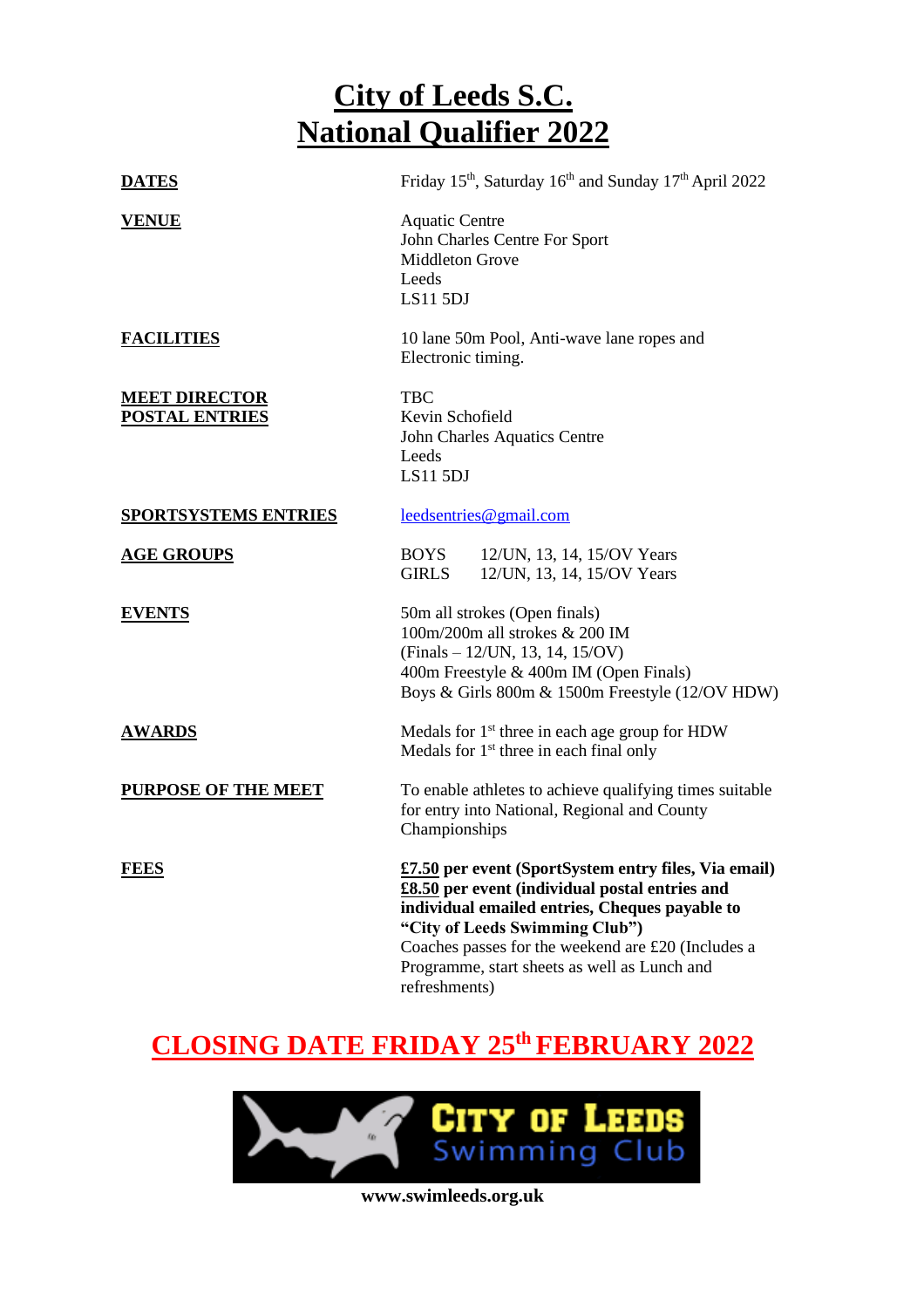Event Schedule

800m Freestyle (HDW) 400m Freestyle 200m Freestyle 50m Breaststroke 100m Breaststroke  $200m$  IM 100m Butterfly 100m Backstroke 50m Backstroke 200m Butterfly 400m IM 100m Freestyle 50m Freestyle 200m Breaststroke 200m Backstroke 50m Butterfly

**Session One Friday 15 th April 2022 Warm Up: 15:30 Start: 16:30** Girls 12/OV 1500m Freestyle (HDW) Boys 12/OV 1500m Freestyle (HDW)

#### **Morning Sessions**

**Session Two Session Four Saturday 16 th April 2020 Sunday 17 Warm Up 8:00am Start 9:00am Warm Up 8:00am Start 9:00am** 

| Girls       | 12/OV               |
|-------------|---------------------|
| <b>Boys</b> | <b>OPEN</b>         |
| Girls       | $12/Un - 15/OV$     |
| <b>Boys</b> | <b>OPEN</b>         |
| Girls       | $12/Un - 15/OV$     |
| <b>Boys</b> | $12$ /Un $- 15$ /OV |
| Girls       | $12/Un - 15/OV$     |
| <b>Boys</b> | $12$ /Un $- 15$ /OV |
| Girls       | <b>OPEN</b>         |
| <b>Boys</b> | $12/Un - 15/OV$     |
| Girls       | <b>OPEN</b>         |
| <b>Boys</b> | $12$ /Un $- 15$ /OV |
| Girls       | <b>OPEN</b>         |
| <b>Boys</b> | $12$ /Un $- 15$ /OV |
| Girls       | $12$ /Un $- 15$ /OV |
| <b>Boys</b> | OPEN                |

### **Afternoon Sessions**

**Session Three Session Five Saturday 16 th April 2022 Sunday 17 Warm Up TBC Start TBC Warm Up TBC Start TBC**

| <b>OPEN</b> | 400m Freestyle   | Girls       | <b>OPEN</b> | 400m Freestyle   |
|-------------|------------------|-------------|-------------|------------------|
| 12/Un       | 200m Freestyle   | <b>Boys</b> | 12/Un       | 200m Freestyle   |
| 13          | 200m Freestyle   | <b>Boys</b> | 13          | 200m Freestyle   |
| 14          | 200m Freestyle   | <b>Boys</b> | 14          | 200m Freestyle   |
| 15/OV       | 200m Freestyle   | <b>Boys</b> | 15/OV       | 200m Freestyle   |
| <b>OPEN</b> | 50m Breaststroke | Girls       | <b>OPEN</b> | 50m Breaststroke |
|             |                  |             |             |                  |

## **th April 2022**

| <b>Boys</b> | 12/OV               | 800m Freestyle (HDW) |
|-------------|---------------------|----------------------|
| Girls       | <b>OPEN</b>         | 400m Freestyle       |
| <b>Boys</b> | $12$ /Un $- 15$ /OV | 200m Freestyle       |
| Girls       | <b>OPEN</b>         | 50m Breaststroke     |
| <b>Boys</b> | $12$ /Un $- 15$ /OV | 100m Breaststroke    |
| Girls       | $12$ /Un $- 15$ /OV | $200m$ IM            |
| <b>Boys</b> | $12/Un - 15/OV$     | 100m Butterfly       |
| Girls       | $12$ /Un $- 15$ /OV | 100m Backstroke      |
| <b>Boys</b> | <b>OPEN</b>         | 50m Backstroke       |
| Girls       | $12$ /Un $- 15$ /OV | 200m Butterfly       |
| <b>Boys</b> | <b>OPEN</b>         | 400m IM              |
| Girls       | $12$ /Un $- 15$ /OV | 100m Freestyle       |
| <b>Boys</b> | <b>OPEN</b>         | 50m Freestyle        |
| Girls       | $12$ /Un $- 15$ /OV | 200m Breaststroke    |
| <b>Boys</b> | $12/Un - 15/OV$     | 200m Backstroke      |
| Girls       | <b>OPEN</b>         | 50m Butterfly        |

# **Sunday 17th April 2022**

| Girls       | <b>OPEN</b> | 400m Freestyle   |
|-------------|-------------|------------------|
| <b>Boys</b> | 12/Un       | 200m Freestyle   |
| <b>Boys</b> | 13          | 200m Freestyle   |
| <b>Boys</b> | 14          | 200m Freestyle   |
| <b>Boys</b> | 15/OV       | 200m Freestyle   |
| Girls       | <b>OPEN</b> | 50m Breaststroke |

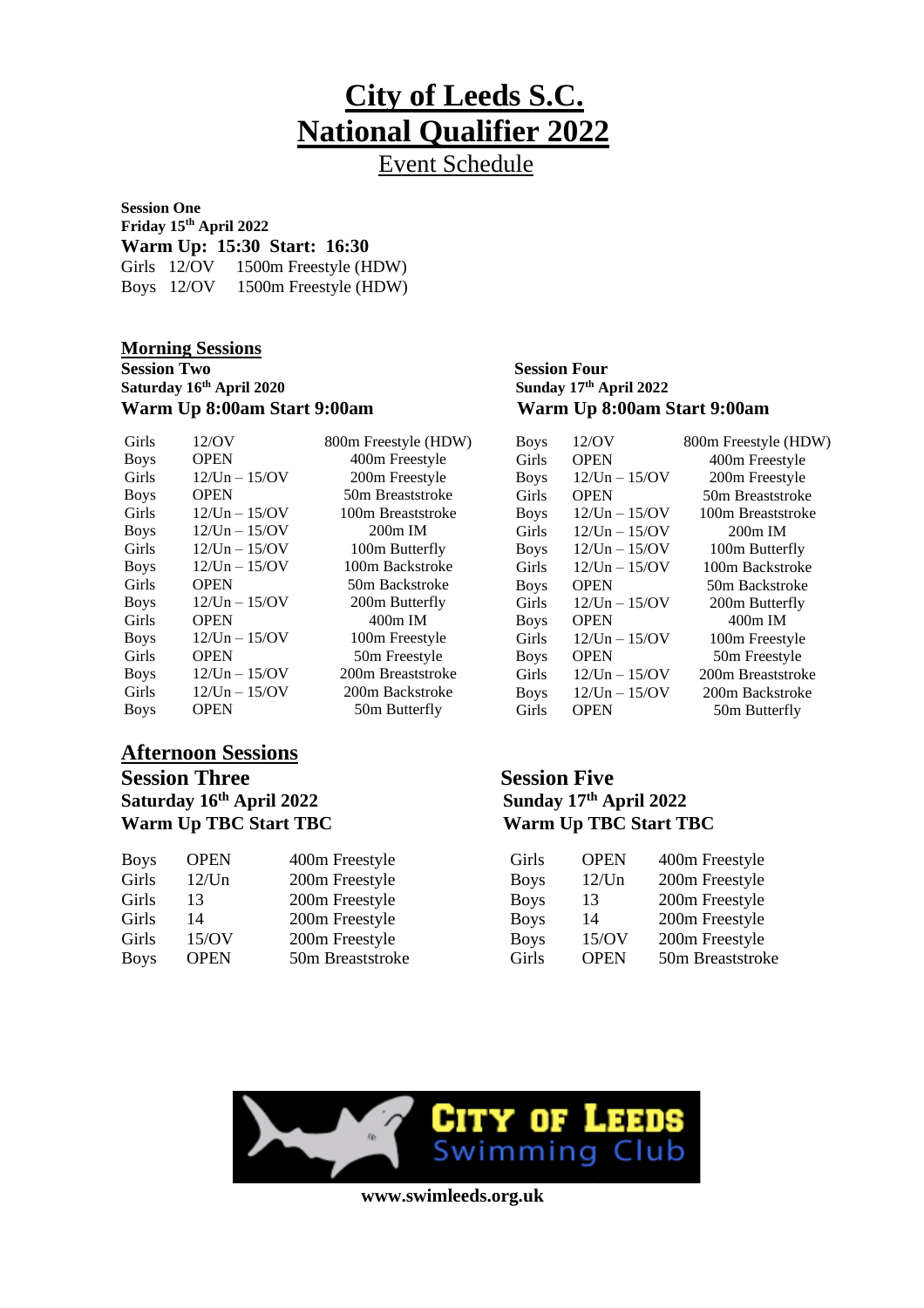### **Afternoon Sessions Continued**

### **Session Three continued… Session Five continued… Saturday 16 th April 2020 Sunday 17**

| Girls       | $12$ /Un    | 100m Breaststroke | <b>Boys</b> | 12/Un       | 100m Breaststroke |
|-------------|-------------|-------------------|-------------|-------------|-------------------|
| Girls       | 13          | 100m Breaststroke | <b>Boys</b> | 13          | 100m Breaststroke |
| Girls       | 14          | 100m Breaststroke | <b>Boys</b> | 14          | 100m Breaststroke |
| Girls       | 15/OV       | 100m Breaststroke | <b>Boys</b> | 15/OV       | 100m Breaststroke |
| <b>Boys</b> | 12/Un       | 200m IM           | Girls       | 12/Un       | 200m IM           |
| <b>Boys</b> | 13          | 200m IM           | Girls       | 13          | 200m IM           |
| <b>Boys</b> | 14          | 200m IM           | Girls       | 14          | 200m IM           |
| <b>Boys</b> | 15/OV       | 200m IM           | Girls       | 15/OV       | 200m IM           |
| Girls       | 12/Un       | 100m Butterfly    | <b>Boys</b> | 12/Un       | 100m Butterfly    |
| Girls       | 13          | 100m Butterfly    | <b>Boys</b> | 13          | 100m Butterfly    |
| Girls       | 14          | 100m Butterfly    | <b>Boys</b> | 14          | 100m Butterfly    |
| Girls       | 15/OV       | 100m Butterfly    | <b>Boys</b> | 15/OV       | 100m Butterfly    |
| <b>Boys</b> | 12/Un       | 100m Backstroke   | Girls       | 12/Un       | 100m Backstroke   |
| <b>Boys</b> | 13          | 100m Backstroke   | Girls       | 13          | 100m Backstroke   |
| <b>Boys</b> | 14          | 100m Backstroke   | Girls       | 14          | 100m Backstroke   |
| <b>Boys</b> | 15/OV       | 100m Backstroke   | Girls       | 15/OV       | 100m Backstroke   |
| Girls       | <b>OPEN</b> | 50m Backstroke    | <b>Boys</b> | <b>OPEN</b> | 50m Backstroke    |
| <b>Boys</b> | 12/Un       | 200m Butterfly    | Girls       | 12/Un       | 200m Butterfly    |
| <b>Boys</b> | 13          | 200m Butterfly    | Girls       | 13          | 200m Butterfly    |
| <b>Boys</b> | 14          | 200m Butterfly    | Girls       | 14          | 200m Butterfly    |
| <b>Boys</b> | 15/OV       | 20m Butterfly     | Girls       | 15/OV       | 20m Butterfly     |
| Girls       | <b>OPEN</b> | 400m IM           | <b>Boys</b> | <b>OPEN</b> | 400m IM           |
| <b>Boys</b> | 12/Un       | 100m Freestyle    | Girls       | 12/Un       | 100m Freestyle    |
| <b>Boys</b> | 13          | 100m Freestyle    | Girls       | 13          | 100m Freestyle    |
| <b>Boys</b> | 14          | 100m Freestyle    | Girls       | 14          | 100m Freestyle    |
| <b>Boys</b> | 15/OV       | 100m Freestyle    | Girls       | 15/OV       | 100m Freestyle    |
| Girls       | <b>OPEN</b> | 50m Freestyle     | <b>Boys</b> | <b>OPEN</b> | 50m Freestyle     |
| <b>Boys</b> | 12/Un       | 200m Breaststroke | Girls       | 12/Un       | 200m Breaststroke |
| <b>Boys</b> | 13          | 200m Breaststroke | Girls       | 13          | 200m Breaststroke |
| <b>Boys</b> | 14          | 200m Breaststroke | Girls       | 14          | 200m Breaststroke |
| <b>Boys</b> | 15/OV       | 200m Breaststroke | Girls       | 15/OV       | 200m Breaststroke |
| Girls       | 12/Un       | 200m Backstroke   | <b>Boys</b> | 12/Un       | 200m Backstroke   |
| Girls       | 13          | 200m Backstroke   | <b>Boys</b> | 13          | 200m Backstroke   |
| Girls       | 14          | 200m Backstroke   | <b>Boys</b> | 14          | 200m Backstroke   |
| Girls       | 15/OV       | 200m Backstroke   | <b>Boys</b> | 15/OV       | 200m Backstroke   |
| <b>Boys</b> | <b>OPEN</b> | 50m Butterfly     | Girls       | <b>OPEN</b> | 50m Butterfly     |
|             |             |                   |             |             |                   |

## **th April 2020**

| <b>Boys</b> | 12/Un       | 100m Breaststroke |
|-------------|-------------|-------------------|
| <b>Boys</b> | 13          | 100m Breaststroke |
| <b>Boys</b> | 14          | 100m Breaststroke |
| <b>Boys</b> | 15/OV       | 100m Breaststroke |
| Girls       | 12/Un       | 200m IM           |
| Girls       | 13          | 200m IM           |
| Girls       | 14          | 200m IM           |
| Girls       | 15/OV       | 200m IM           |
| <b>Boys</b> | 12/Un       | 100m Butterfly    |
| <b>Boys</b> | 13          | 100m Butterfly    |
| <b>Boys</b> | 14          | 100m Butterfly    |
| <b>Boys</b> | 15/OV       | 100m Butterfly    |
| Girls       | $12$ /Un    | 100m Backstroke   |
| Girls       | 13          | 100m Backstroke   |
| Girls       | 14          | 100m Backstroke   |
| Girls       | 15/OV       | 100m Backstroke   |
| <b>Boys</b> | <b>OPEN</b> | 50m Backstroke    |
| Girls       | $12$ /Un    | 200m Butterfly    |
| Girls       | 13          | 200m Butterfly    |
| Girls       | 14          | 200m Butterfly    |
| Girls       | 15/OV       | 20m Butterfly     |
| <b>Boys</b> | <b>OPEN</b> | 400m IM           |
| Girls       | 12/Un       | 100m Freestyle    |
| Girls       | 13          | 100m Freestyle    |
| Girls       | 14          | 100m Freestyle    |
| Girls       | 15/OV       | 100m Freestyle    |
| <b>Boys</b> | <b>OPEN</b> | 50m Freestyle     |
| Girls       | $12$ /Un    | 200m Breaststroke |
| Girls       | 13          | 200m Breaststroke |
| Girls       | 14          | 200m Breaststroke |
| Girls       | 15/OV       | 200m Breaststroke |
| <b>Boys</b> | 12/Un       | 200m Backstroke   |
| <b>Boys</b> | 13          | 200m Backstroke   |
| <b>Boys</b> | 14          | 200m Backstroke   |
| <b>Boys</b> | 15/OV       | 200m Backstroke   |
| Girls       | <b>OPEN</b> | 50m Butterfly     |

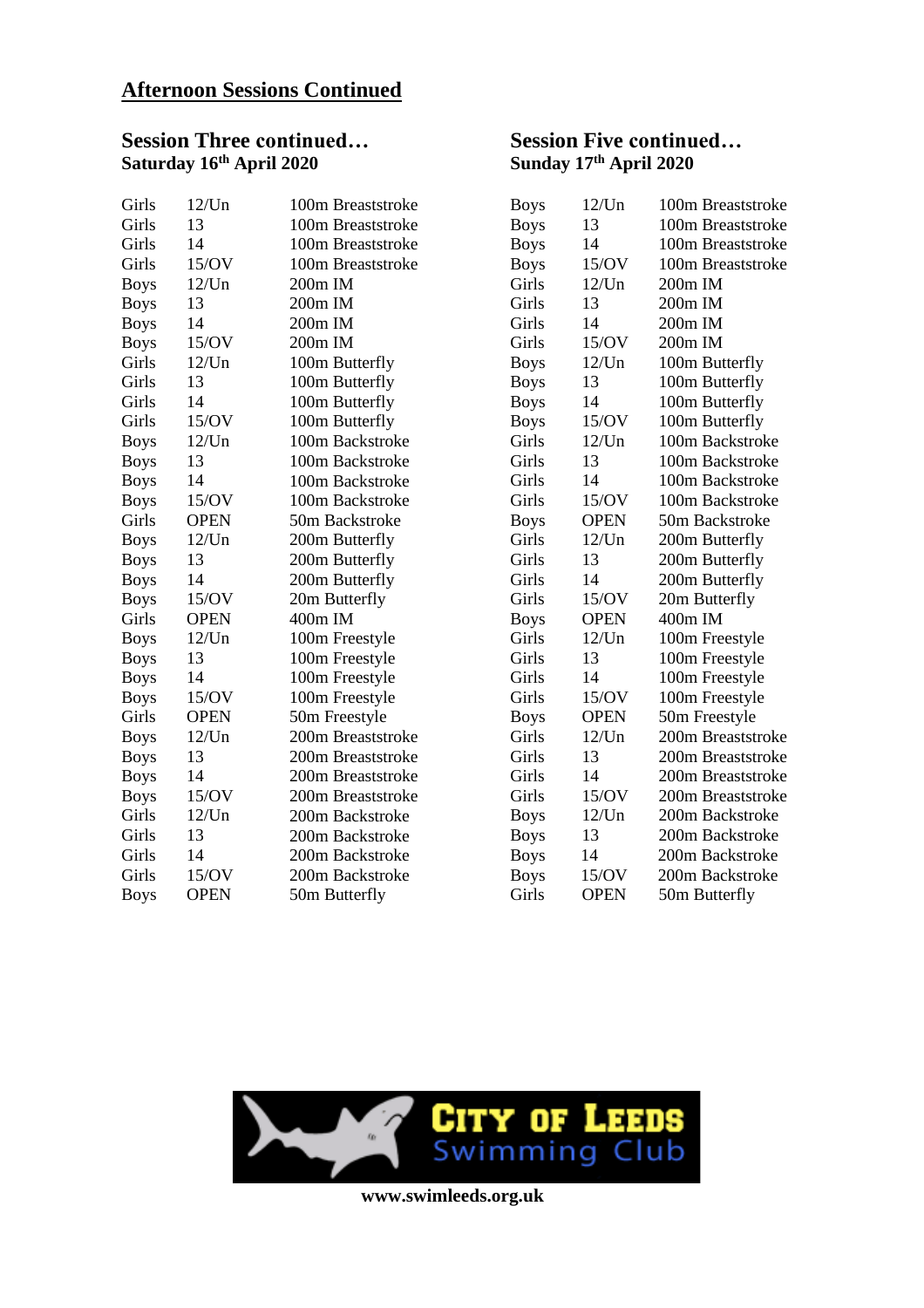#### Meet Conditions

- 1. This meet is held under ASA Laws and ASA Technical Rules.
- 2. All competitors must be registered with the ASA or their own national association as appropriate.
- 3. Age on the  $31<sup>st</sup>$  December 2022.
- 4. This meet will be run using the linked Sportsystems software. Only times form the ASA British Rankings will be accepted. **Converted short course times can be used and the Sportsystem entry file will be produced to accept these times.** This file will be released onto the website on the **15 th February 2022.**
- 5. The promoter reserves the right to limit entries to meet gala license timing restrictions. Where this rule is invoked, the swimmers with the fastest submitted times would take precedence. Events chosen for restrictions will be at the meet organisers' discretion.
- 6. Any Electronic or postal entries received after the closing date will not be accepted.
- 7. BACS Payments should be made using the appropriate club code. For this Meet it is **APR22(Your Club Code).** Your club code is something we will use to identify your payment e.g Leeds = COLEEDS (APR22COLEEDS). Bank Details for BACS payments are Sort Code: 402733, Account No: 41552961
- 8. Withdrawals
	- Heats Must notify the meet desk before the start of the warm up (8.00am).
	- Finals Must notify the meet desk/timing suite no later than 30 minutes after the conclusion of the relevant event. Email: [leedsentries@gmail.com](mailto:leedsentries@gmail.com)
- 9. No poolside entries will be accepted.
- 10. Those events with a final will have cyclical heats.
- 11. There will be no reserve finalists in any of the events.
- 12. All competitors must go through marshalling for both heats and finals. If a competitor does not report to marshalling in time the event will proceed without the competitor.
- 13. If cancellation of the event is necessary then the only claim will be the entry fees paid.
- 14. Refunds will not be given for withdrawn swimmers, for entry errors or omissions attributable to the individual or their club. Only to individuals who can prove they are not fit to compete through evidence of a doctors note may be given a refund.
- 15. The Referee's decision regarding the interpretation and judgement of any ASA rules or laws is final.
- 16. City of Leeds Swimming Club accepts no responsibility for loss or damage to competitors personal belongings, how so ever caused, unless such damage is caused by the negligence of the City of Leeds Swimming Club.
- 17. City of Leeds Swimming Club and the Meet Organisers are not responsible for individual swimmers on poolside. All swimmers on poolside should be accompanied by a person with a coaches pass and who has had a DBS check.
- 18. Any point not covered by these rules will be at the discretion of the Meet organisers.